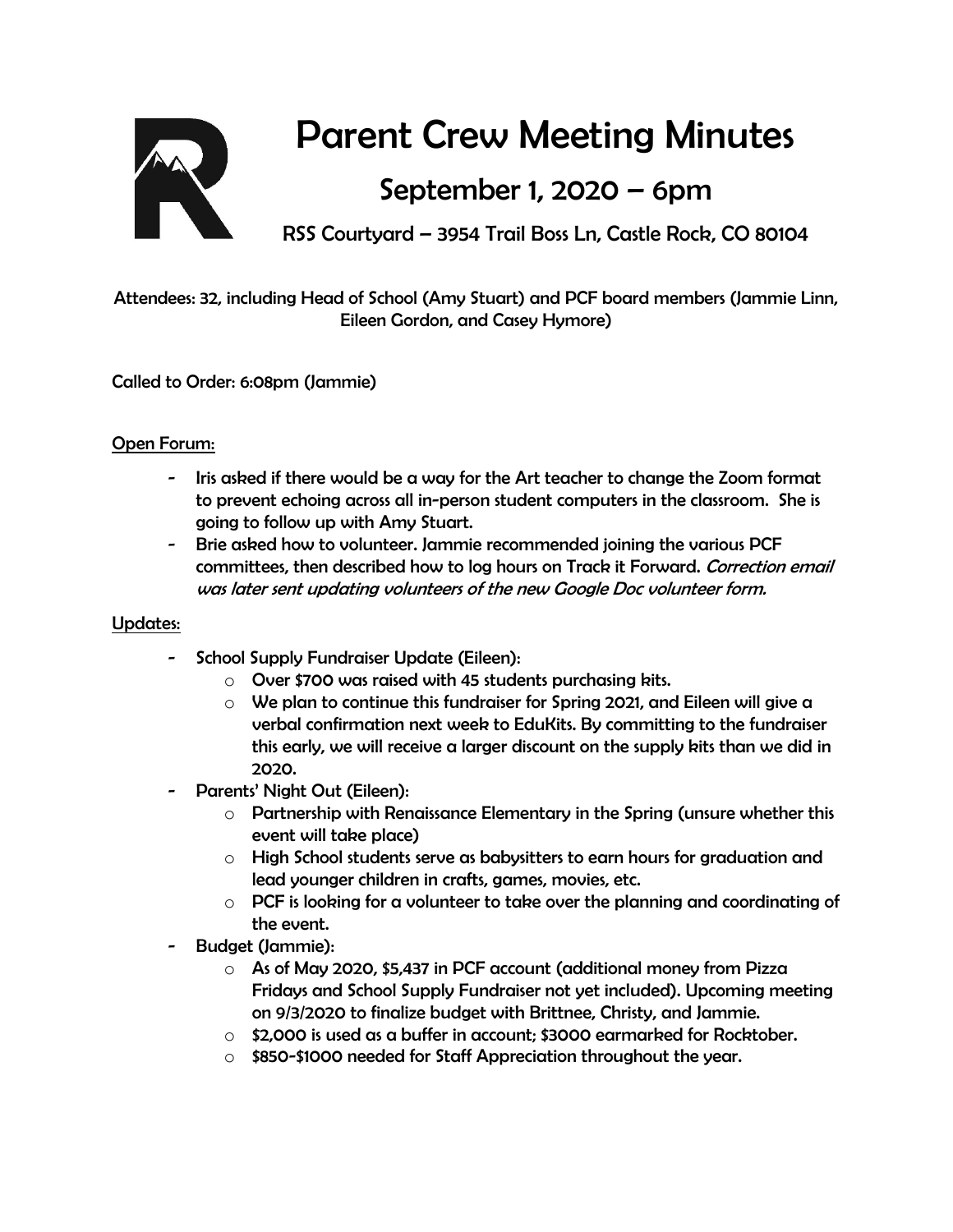#### New Business:

- Fall Flower Fundraiser (Tina and Beth):
	- o Partnering with a supplier in Arvada, we are purchasing (minimum) 100 one-gallon pot-sized mums for \$5 each and selling them for \$15 each or 2 for \$25.
	- $\circ$  Utilizing Sign-Up Genius, buyers will pre-purchase their orders, then pick up before or after school in approximately two weeks from now.
	- o Advertising will begin ASAP via Facebook, Instagram, and RSS weekly newsletter.
	- o Volunteers needed to hand out flowers before and after school.
- Staff Appreciation (Jammie):
	- o Fundraising needed to support staff:
		- monthly meetings (snacks, displays, and birthdays treats)
		- Staff Appreciation Week (daily treat in boxes and party on Friday)
		- life changing events (new baby gift, wedding gift, health issue support, etc.)
		- **staff meals (parent conference, 1st day of school, etc)**
	- o Instead of asking for donations from local restaurants and businesses this year, we have a Sign-Up Genius available for parents to donate (a tax deductible) \$25 to support Staff Appreciation. The signup link has been included in RSS weekly newsletters, and 14 parents have contributed to date.
	- $\circ$  The September monthly staff meeting will be Aloha themed with snacks being donated by Bahama Bucks. Bahama Bucks had committed to donating snacks for the May 2020 staff meeting, but with the meeting's cancellation due to COVID, Bahama Bucks agreed to postpone their donation to September 2020.
- Rocktober (Jammie and Eileen):
	- $\circ$  The two previous Rocktober Fundraisers have provided funds for the gym's climbing wall (2018) and updated technology (2019), such as the Maker Space and Innovations Lab.
	- $\circ$  Rocktober will look different this year since we cannot put on a large inperson event. Details have yet to be determined. However, what funds are collected will be used to provide an outdoor learning classroom (electricity, shade, seating, white board, protection from weather, firepit, campfire style, etc). Gas has already been installed to the anticipated location.
	- o ANB Bank has already provided a \$500 donation toward Rocktober.
	- $\circ$  We will not be asking for donations from local restaurants and businesses this year.
	- $\circ$  Volunteers are needed to establish a committee for fundraising ideas. First committee meeting is expected to be in the next two weeks.
	- $\circ$  Iris suggested using the RSS courtyard to host a similar Rocktober event as previous years. This option is a possibility for future events, but not this year due to social distancing requirements.